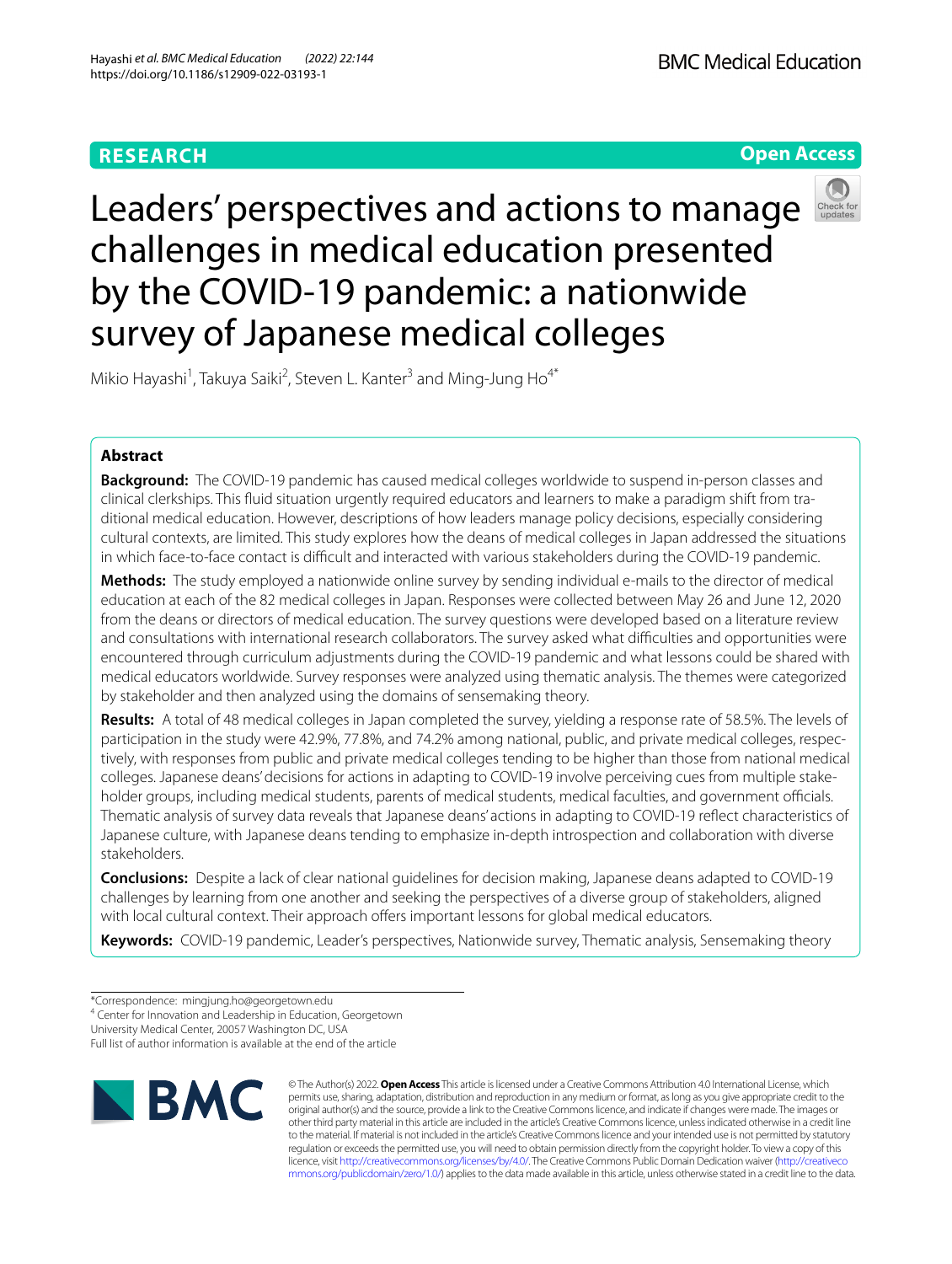# **Background**

The COVID-19 pandemic has disrupted medical colleges worldwide from continuing with conventional training, such as in-person classes and clinical clerkships [[1\]](#page-7-0). To cope with these unprecedented circumstances, institutions have provided online training [\[2](#page-7-1), [3](#page-7-2)] and have explored alternative means to assess student performance  $[4]$  $[4]$ . This fluid situation urgently required educators and learners to engage in a paradigm shift from traditional medical training  $[5, 6]$  $[5, 6]$  $[5, 6]$  $[5, 6]$ . The literature on adapting medical education to online formats during the pandemic has been growing rapidly [[7,](#page-7-6) [8\]](#page-7-7). Medical education associations launched websites and ofered webinars to share best practices and innovations during the pandemic [\[9](#page-7-8), [10\]](#page-7-9). However, the majority of medical education research produced thus far regarding COVID-19 has focused on medical students and faculty with only limited discussion of how leaders handled policy recommendations and provided guidance across medical colleges [\[11](#page-7-10)]. A recent systematic review on the medical education adaptions to the pandemic noted that few papers discussed the process of adaptation  $[12]$  $[12]$ . This study explores the process of how leaders in Japanese medical colleges adapted to the pandemic using sensemaking theory, a theoretical framework widely used in the leadership literature to explain how to manage ongoing uncertainty $[13]$  $[13]$ . Recent literature suggests to use it in the healthcare context for exploring challenges of adaptation  $[14]$  $[14]$ . The pandemic has created a level of ongoing uncertainty and presents a unique opportunity for a deeper understanding of sensemaking.

Japan, like a number of other countries, faced the challenges of the COVID-19 pandemic since January 2020. On April 16, 2020, a state of emergency was declared for all areas of Japan [\[15](#page-8-0)]. In the meantime, most educational institutions cancelled certain events at educational institutions, such as entrance and graduation ceremonies. Some medical colleges suspended clinical clerkships, and some implemented remote education for students. The general guidelines for COVID-19 countermeasures developed by the Japanese Ministry of Education, Culture, Sports, Science and Technology (MEXT) were sent to all higher education institutions, including medical colleges, on June 5, 2020  $[16]$  $[16]$ . These guidelines for higher education in Japan were not developed specifcally for medical colleges. In the US, the Association of American Medical Colleges issued guidance for medical colleges with regular updates [[17\]](#page-8-2). In the UK, the General Medical Council and Medical Schools Council worked together on various statements for medical colleges [\[18](#page-8-3)]. In Japan, conversely, the main advice given was that colleges should operate in a resilient manner based on the guidelines, which were general in nature, not addressing the special nature of medicine and its experiential educational practices such as clinical clerkships, anatomy practice, and objective structured clinical examinations. The situation in Japan required medical college leaders to sense potentially problematic issues, make interpretations, and take action within the local contexts. Each Japanese medical college had to consider the content of medical education according to the extent of the pandemic in each region in which the college was located and the regulations of the local government. Furthermore, the Japanese deans have to take actions according to Japanese cultural values on collectivism, power hierarchy, and uncertainty avoidance [[19–](#page-8-4)[21\]](#page-8-5). Considering cultural diferences in medical education [\[22](#page-8-6)[–24](#page-8-7)], examining how COVID-19 is managed in different cultural contexts offers important lessons for global medical educators to plan for the future.

# **Method**

## **Setting**

Japan has a total of 82 medical colleges, divided into six main geographic regions: Tohoku and Hokkaido; Kanto; Tokai and Hokuriku; Kinki; Chugoku and Shikoku; and Kyushu. Specifcally, 42 are national, 8 are public, 31 are private, and 1 is a national defence medical college. There is a preexisting electronic mailing list, named Association of the Departments of Medical Education, for the purpose of exchanging information among Japanese medical colleges. This mailing list was an important resource for medical colleges at the time of the pandemic [[25,](#page-8-8) [26](#page-8-9)]. All medical colleges offer 6-year programs with a capacity of 80–120 students per year. Clinical clerkships typically are conducted in the fourth, ffth, and sixth years of study. Medical students are required to complete two years of post-graduate clinical training after graduating and passing the national examination [\[27\]](#page-8-10).

#### **Study design**

The authors followed the Standards for Reporting Qualitative Research  $(SRQR)$  recommendations [[28\]](#page-8-11). The authors developed questions based on a review of the relevant literature [[7,](#page-7-6) [8\]](#page-7-7), and consultations with international research collaborators in Italy, Korea, Taiwan, and the United States, where similar surveys have been con-ducted (Appendix [1](#page-7-14))  $[29-31]$  $[29-31]$ . The study documented the challenges and adaptations that medical education deans critically considered to continue medical education amid the pandemic by surveying the deans of medical colleges in Japan on the following topics:

- 1. What curricular adjustments have been made to ofer medical education during the COVID-19 pandemic?
- 2. What were the major challenges to medical education due to COVID-19?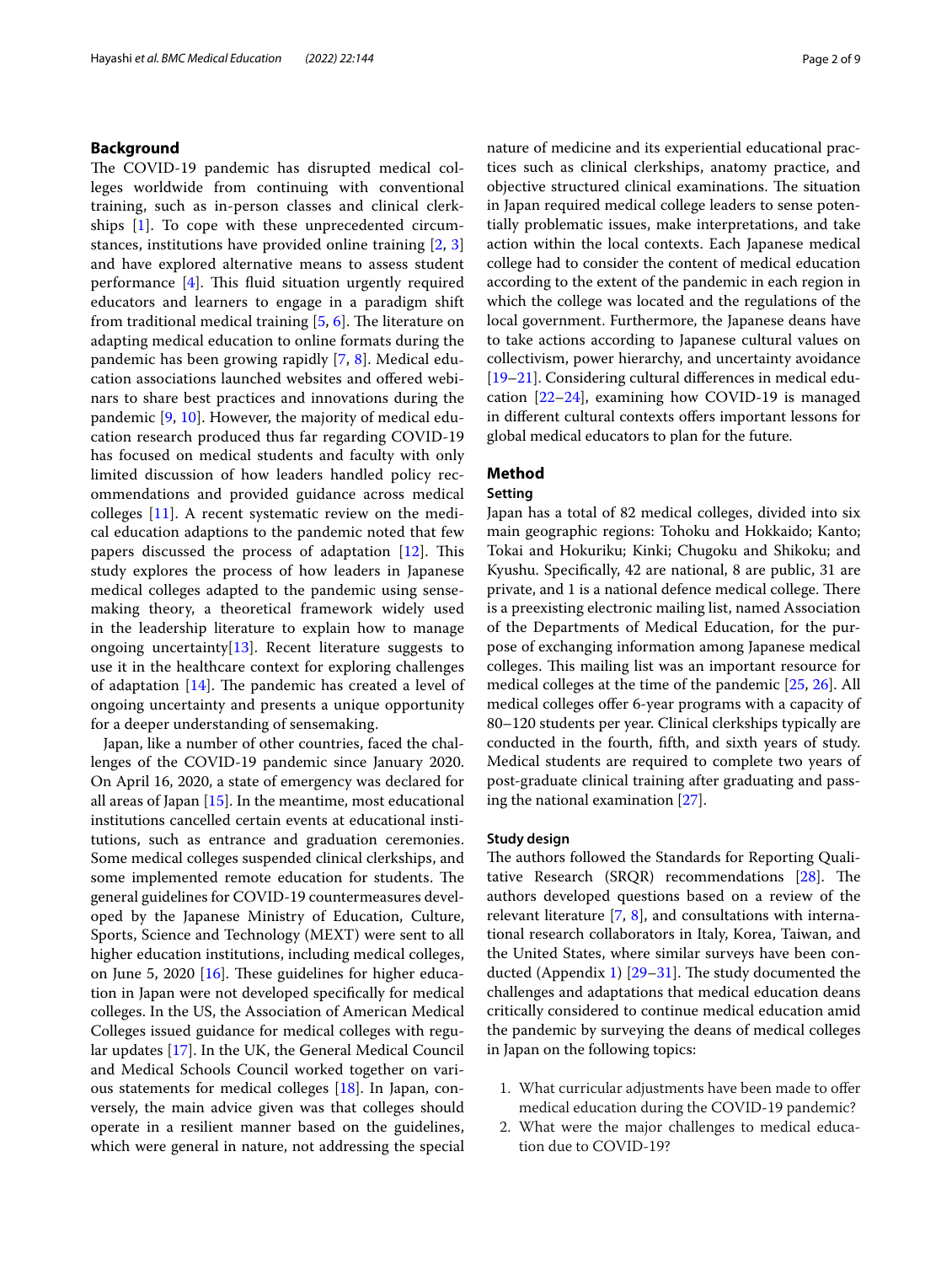- 3. What are the opportunities for medical education reform due to COVID-19?
- 4. What were lessons learned from responding to COVID-19 that are particularly worth sharing with medical educators worldwide?

# **Data collection**

The study employed an online survey, which was distributed to 82 medical colleges in Japan. The first author (MH) sent individual e-mails to the director of medical education at each medical college, requesting that an online survey by completed by the dean. Responses were collected from the deans of medical colleges who are responsible for overseeing all missions of their colleges, including education, research, clinical care, and community engagement. If the dean was unavailable, the director of medical education, who is responsible for overseeing the educational activities of the medical college was invited to complete the survey. To encourage participation, we sent, via e-mail, invitations containing information about the purpose of the study, data confdentiality, and a weblink to the online survey. Participation was voluntary without incentives ofered. No personal contact was made with the deans. Following the initial e-mail, we periodically sent reminders. Responses were collected between May 26 and June 12, 2020. The online written surveys were conducted in Japanese, and the responses were collected in Japanese. After collecting the responses in Japanese, the frst author (MH) translated all the responses into English for the international research team to analyze. These contents were checked by the second author (TS) to ensure the accuracy of the translation.

#### **Ethics**

The study protocol was developed in accordance to the ethical guideline at Georgetown University. This study was deemed exempt by the Institutional Review Board of Georgetown University. The participants were informed of the study's scope and nature, and informed consent was obtained from all of them.

#### **Data analysis**

Free-text responses to the open-ended questions in the survey were analyzed using thematic analysis, which consists of generative coding and theorizing to identify instances of similar concepts in the data set  $[32, 33]$  $[32, 33]$  $[32, 33]$  $[32, 33]$ . Then we analyzed the themes using the framework of sensemaking theory [[13\]](#page-7-12).

Sensemaking theory is an important theory, widely used in education and healthcare research to interpret organizational behavior [\[34,](#page-8-16) [35\]](#page-8-17). A sensemaking process is triggered when an individual confronts issues that are confusing, and

consists of three domains: perceiving cues, creating interpretations, and taking actions [\[14\]](#page-7-13). When an individual encounters a moment of ambiguity or uncertainty, they seek to clarify what is going on by extracting and interpreting cues from their environment, and then they use those interpretations to determine how to act on the environment. After the themes emerged, the authors grouped them into two categories: perceiving cues and taking actions.

The first author (MH) was formally trained in NVivo11 for Windows (QSR International, Australia; a program that supports analysis of qualitative data). MH conducted all steps of coding, including reading and rereading of free-text responses until themes were identifed. Then themes were categorized into main and subcategories and tabulated using NVivo11 to identify their frequency. The themes extracted were categorized by stakeholder groups and then analyzed using the domains of sensemaking theory. The first author (MH) identified the themes that emerged from qualitative data; the second (TS) and senior (MJH) authors checked the analysis. For each point of disagreement, the three researchers discussed and reviewed the data until a consensus was reached. Our research team included two Japanese medical educators (MH, TS) and two American medical educators (SK, MJH). While the Japanese researchers bring the emic perspectives and associated richness and potential bias, the American researchers balance the emic view with the etic perspective. Furthermore, the research team has experience in leadership practice (TS and SK) as well as expertise in leadership scholarship (MH and MJH).

# **Results**

A total of 48 of 82 medical colleges in Japan completed the survey (a response rate of 58.5%). Table [1](#page-3-0) provides characteristics of the medical colleges. The levels of participation in the study were 42.9%, 77.8%, and 74.2% among national, public, and private medical colleges, respectively, with responses from public and private medical colleges tending to be higher than those from national medical colleges. Data revealed that deans faced a variety of challenges and, in the absence of clear guidelines, were making their own interpretations and taking actions. Thematic analysis of survey data reveals the involvement of multiple stakeholder groups, including medical students, parents of medical students, medical faculties, and government. Table [2](#page-4-0) presents the themes and representative quotes. The authors did not observe any overt difference in the responses among the geographical regions.

#### **General process of Japanese curricular adaptations**

Japanese deans reported that they had steered online education according to their universities' learning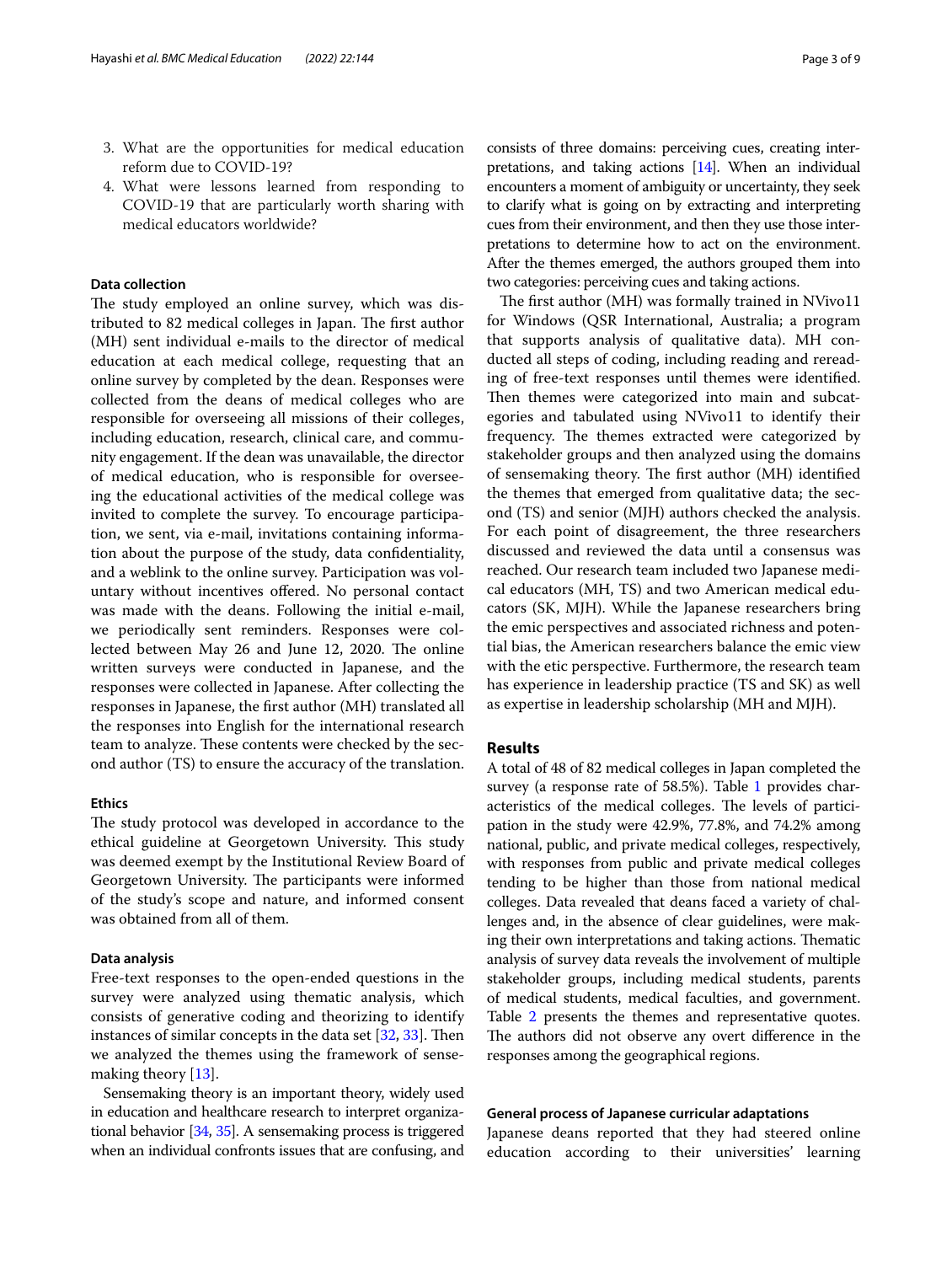#### <span id="page-3-0"></span>**Table 1** Characteristics of medical colleges

| Characteristic              | No. Respondents<br>(No. All Japanese<br>Medical Colleges) (n) | Response<br>rate $(\%)$ |
|-----------------------------|---------------------------------------------------------------|-------------------------|
| Ownership                   |                                                               |                         |
| National                    | 18 (42)                                                       | 42.9                    |
| Public                      | 7(9)                                                          | 77.8                    |
| Private                     | 23 (31)                                                       | 74.2                    |
| Area                        |                                                               |                         |
| Tohoku and Hokkaido regions | 6(10)                                                         | 60.0                    |
| Kanto region                | 19 (28)                                                       | 67.9                    |
| Tokai and Hokuriku regions  | 6(11)                                                         | 54.5                    |
| Kinki region                | 6(12)                                                         | 50.0                    |
| Chugoku and Shikoku regions | 5(10)                                                         | 50.0                    |
| Kyushu region               | 6(11)                                                         | 54.5                    |
| Total                       | 48 (82)                                                       | 58.5                    |

Japan has a total of 82 medical colleges, divided into six main geographic regions: Tohoku and Hokkaido; Kanto; Tokai and Hokuriku; Kinki; Chugoku and Shikoku; and Kyushu. A total of 48 of 82 medical colleges in Japan completed the survey (a response rate of 58.5%)

environments and the national government's declaration of a state of emergency. The deans mentioned that during this process, they also adopted other universities' policy changes and referenced discussions from the Association of Departments of Medical Education as a guide for changing policy at their individual universities. Before making policy changes, they paid close attention to many inquiries, not only from medical students and faculty members but also from medical students' parents. Finally, the deans emphasized the importance of aligning policy with that of neighboring medical universities.

Although the pandemic required quick decisions, especially in the beginning, the Japanese deans did not act too hastily and adopted a trial-and-error approach. They first integrated various stakeholders' opinions and examined various possibilities. Rather than simply changing policies, the deans sought ways to support their medical students. During this process, the deans deeply considered how, as leaders, they could also ease teachers' burdens and parents' concerns.

# **Perceiving cues**

Some themes, identifed during thematic analysis, revealed the cues that deans sensed in their environments, and then recognized as important and relevant to dealing efectively with the pandemic. We present these themes below, categorized by stakeholder.

#### *Medical students*

The deans recognized that medical students had to adjust to clinical clerkship with less direct contact with patients to abide by infection control measures in hospitals. In addition to a compromised clinical experience, deans expressed concerns about the development of medical students as professionals and about their transition from undergraduate education to postgraduate clinical training. Regarding the trend to adjust standards on the duration and content of clinical clerkships to avoid postponement of promotion or graduation, the respondents expressed concern that such changes might lead to insufficient competencies. Other concerns about students noted were the fnancial burden of medical students and related issues.

# *Parents*

The respondents raised the challenge of dealing with numerous criticisms from parents of medical students about the restart of classes and clinical clerkships, especially in geographic areas where COVID-19 was more prevalent. In such areas, parents complained that clinical clerkships had started just before the end of the emergency declaration. Although many medical colleges had established strategies regarding codes of conduct, such as stay-at-home policies, parents continued to be critical of their efectiveness in ensuring the safety of their children. The deans were also concerned about media coverage of the pandemic and how it might infuence the perceptions of medical students and their parents regarding the value of the medical profession.

## *Medical faculties*

The deans were challenged by their faculties potentially facing excessive workloads as a result of COVID-19. Furthermore, they were concerned about the potential exhaustion and stress of faculty members working in clinical areas. Deans expressed hesitation about whether faculty members would be able to adequately adapt to the process of rapid transition to an online educational environment. Specifcally, the deans were struggling to allocate budget and personnel to address the changes in the environment caused by COVID-19. They recognized the difficulties in creating an adequate educational environment under the current circumstances.

#### *Government*

There were numerous considerations of government policy in response to the pandemic. The government advised the universities to operate in a resilient manner without consideration of the special features of medical education emphasizing experiential learning in clinical settings. Leaders of medical colleges are entrusted to operationalize the general guidelines at their discretions. In the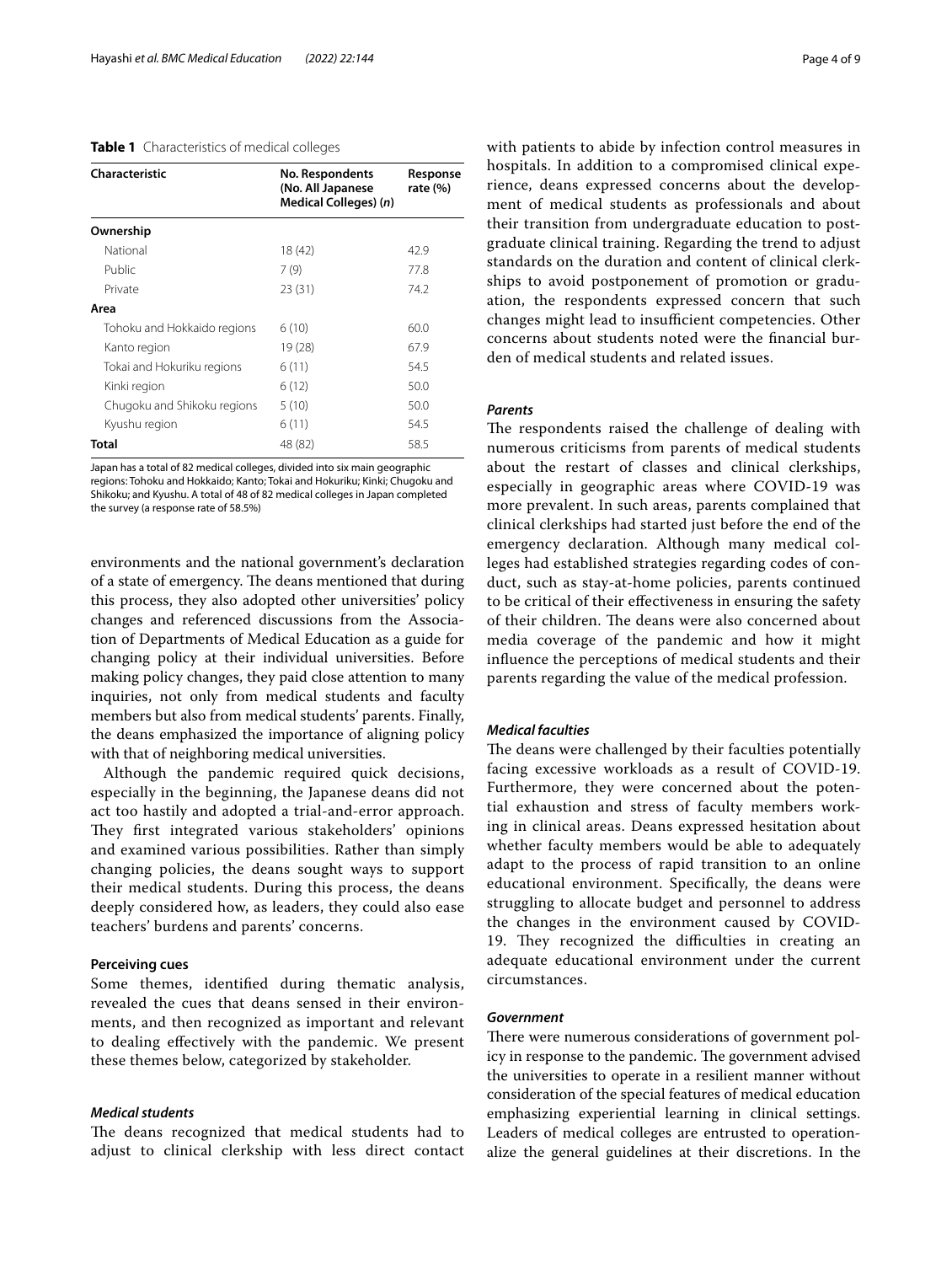# <span id="page-4-0"></span>**Table 2** Themes and quotes organized by stakeholder group

| Themes/<br><b>Stakeholders</b>        | Subthemes/<br><b>Ouotes</b>                                                                                                                                                                                                                                                                                                                                                                                                                                                                                                                                                                                                                                                                                                                                                                                                                                                                                                                                                                                                                                                                                                                                                                                                                                                                 |
|---------------------------------------|---------------------------------------------------------------------------------------------------------------------------------------------------------------------------------------------------------------------------------------------------------------------------------------------------------------------------------------------------------------------------------------------------------------------------------------------------------------------------------------------------------------------------------------------------------------------------------------------------------------------------------------------------------------------------------------------------------------------------------------------------------------------------------------------------------------------------------------------------------------------------------------------------------------------------------------------------------------------------------------------------------------------------------------------------------------------------------------------------------------------------------------------------------------------------------------------------------------------------------------------------------------------------------------------|
| Perceiving Cues/                      | Changes in educational approach<br>Medical Students "Clinical clerkship is postponed during periods when the hospital is implementing patient restrictions and other measures. Even<br>after clinical clerkship begins, direct patient contact training is not allowed during the period when COVID-19 is not settled. The cur-<br>riculum was forced to be mainly observation-based."<br><b>Professional Development</b><br>"I am concerned the lack of group activities and behaviors in the lower grades will lead to inadequate development of professional-<br>ism as a member of society or as a person rather than as a doctor."<br><b>Increased financial burden</b><br>"As a private medical college, the high cost of tuition is a burden on students. We need to support students who are losing their<br>part-time jobs and income."                                                                                                                                                                                                                                                                                                                                                                                                                                            |
| Perceiving Cues/<br>Parents           | <b>Criticisms from parents</b><br>"Parents complained at a time when a state of emergency was being declared. In addition, clinical clerkship started just before the<br>end of the emergency declaration."<br>Concerns about code of conduct<br>"Students are expected to comply with the medical college's code of conduct, but there is no way to ensure their certainty and<br>safety."<br>Perspective change about medical profession<br>"Although medical professionals have been required by society to make a certain amount of self-sacrifice, from now on, the impor-<br>tance of managing and maintaining one's physical and mental health will be emphasized as a professional. The content of altruism<br>may have to be reviewed."                                                                                                                                                                                                                                                                                                                                                                                                                                                                                                                                            |
| Perceiving Cues/<br>Medical Faculties | Excessive workload due to the limited budget and manpower<br>"There is the issue of increasing the workload of the administrative staff due to the change in class format and securing a temporary<br>budget for equipment preparation and other expenses."<br>Rapid transition to online educational environment<br>"I believe that the paradigm shift stress regarding the way interpersonal relationships are built online and online from the era of face<br>to face."<br>Awareness of cooperation with other medical colleges<br>"I realized the importance of cooperation between colleges."<br>"The exchange of information by medical educators in the country was particularly important."                                                                                                                                                                                                                                                                                                                                                                                                                                                                                                                                                                                         |
| Perceiving Cues/<br>Government        | Limited clinical clerkships associated with infection control<br>"All clinical clerkships using off-campus facilities were cancelled. As a medical college, we have no experience at all with risk assess-<br>ment and infection prevention measures for students resuming classes. There is a tendency to excessively restrict students' participa-<br>tion in hospital training."<br><b>Fluid policy changes</b><br>"The situation is changing so rapidly that the government's instructions are being delayed. It is difficult to understand the govern-<br>ment's instructions and decisions regarding the handling of clinical clerkship at a distant environment and the determination of<br>advancement and graduation."                                                                                                                                                                                                                                                                                                                                                                                                                                                                                                                                                             |
| Taking Actions/<br>Medical Students   | Revising the curriculum in response to the online<br>"The introduction of e-learning, which has been an educational challenge, should be accomplished within a specified period of<br>time. We will consolidate the educational content that had to be revised as a result of this situation, including the clarification of<br>educational goals."<br>Attentive online support<br>"The medical college mailed the necessary documents to each student to prepare for the distance learning course, which the stu-<br>dents used to prepare for the course. The advisors assisted students and made sure that all students were ready to take the course<br>before the start of classes."<br>Creating alternative learning task<br>"In case of absence due to illness, all face-to-face lectures are recorded to avoid disadvantages in terms of learning. Students can<br>watch the lectures on demand. Even if a student is absent from a clinical clerkship, he or she is given an assignment and asked to<br>submit a report for evaluation."<br>Setting up a working group with medical students<br>"A public relation's working group, in which students also participate, has been set up to examine how to accurately get information<br>from the medical college to all students." |
| Taking Actions/<br>Parents            | <b>Communication of information</b><br>"A new email newsletter has been issued to share individual student inquiries with the entire faculty and to promptly notify<br>decisions made by the Academic Affairs Committee and other meetings. By the end of May, 13 issues of the magazine had been<br>published, and almost all students had subscribed to it. It is helping to dispel anxiety in an environment that makes it impossible to<br>go to medical college."<br>Thoughtful response through enhanced cooperation<br>"We are cooperating each other to gather feedback from students about learning issues due to the continued presence of distance                                                                                                                                                                                                                                                                                                                                                                                                                                                                                                                                                                                                                               |

learning, and concerns of students and their families about the start of college to address those concerns appropriately. In preparation for the resumption of classes, an educational video on COVID-19 will be made for viewing by students as well as parents to encourage them to act with the right knowledge."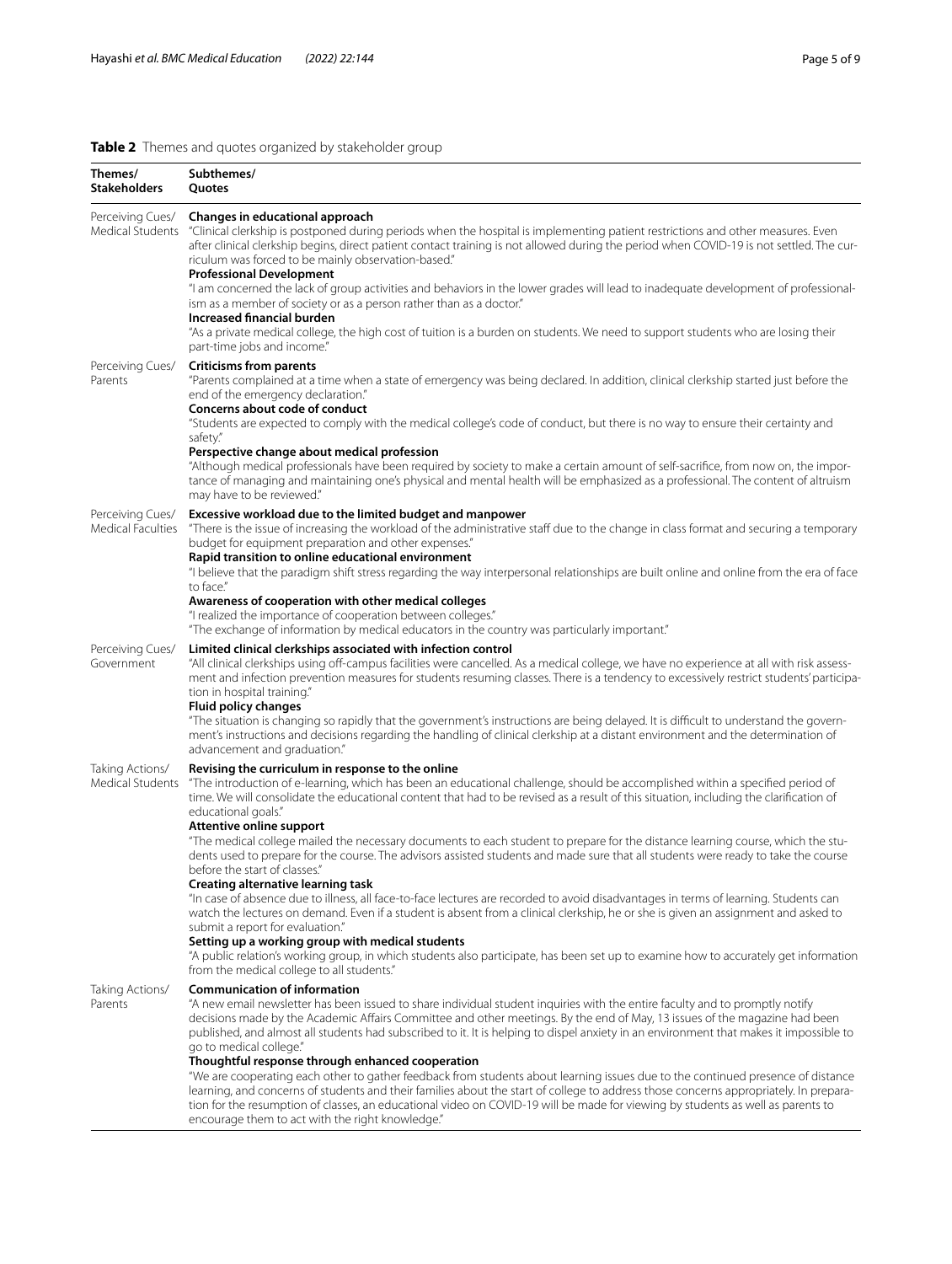#### **Table 2** (continued)

| Themes/<br><b>Stakeholders</b>       | Subthemes/<br><b>Ouotes</b>                                                                                                                                                                                                                                                                                                                                                                                                                                                                                                                                                                                |
|--------------------------------------|------------------------------------------------------------------------------------------------------------------------------------------------------------------------------------------------------------------------------------------------------------------------------------------------------------------------------------------------------------------------------------------------------------------------------------------------------------------------------------------------------------------------------------------------------------------------------------------------------------|
| Taking Actions/<br>Medical Faculties | Provision of education to faculties<br>"It is important to educate students about information literacy, but I also feel the need for faculty development to adapt to these<br>changes."<br>Efforts to reduce the burden on faculties                                                                                                                                                                                                                                                                                                                                                                       |
|                                      | "Digital education, which has been a major issue for Japan up to now, is now being promoted across the board. From now on, we<br>would like to develop more effective education through the effective use of digital education in combination."<br>Exploring educational policy through collaboration<br>"I think it is important to make quick decisions and take action. In Japan, information sharing among medical colleges is also done<br>quickly, which was very helpful. I don't know how it is in other countries, but I think the network of medical educators in Japan is<br>functioning well." |
| Taking Actions/<br>Government        | <b>Ensuring safety</b><br>"The week of medical college attendance is determined by infection grade level. Check yourself for fever, wear a mask, and use a<br>large room to avoid crowding. Also open the windows for ventilation."<br><b>Expanding Options</b><br>"As a general rule, clinical clerkship is conducted only at medical college hospitals, and preparations are made so that clinical clerk-<br>ship can be done while switching between on-site and off-site training, depending on the prevalence of the disease."                                                                        |

survey, the deans expressed concerns about excessive restriction of learning opportunities that may be required by infection control measures. Deans also acknowledged the frustrations voiced by faculty members in terms of

#### **Taking actions**

having to make fluid policy changes.

This section demonstrates the role of action in sensemaking. Themes related to what the deans are doing within their medical colleges in the context of the pandemic will be presented by stakeholder category.

#### *Medical students*

The medical colleges reviewed their educational objectives for lectures and clinical clerkships in response to the trend to move the learning environment online. The deans tasked advisors with providing detailed individualized attention to prepare students for classes, in addition to using manuals in the transition to online courses. If students were unable to participate in a class or clerkship due to illness, they could study later. The deans and faculty members, in collaboration with medical students, set up a working group to solicit the opinion of medical students on educational policies. They aimed to prevent students from exclusion from this cooperative approach. Through the above process, both the faculty members who reviewed the curriculum and the medical students themselves discussed what competencies should be acquired throughout their whole curriculum.

#### *Parents*

Each medical college devised means, through electronic media, to communicate information to students and parents and ensure thorough information dissemination and accountability. A new committee was formed within the medical college to review the responses from students and parents. With the prolonged period of distance learning, deans aimed to take into consideration the concerns of the students as well as their parents, and the new committee was an essential part of this process, especially in responding appropriately to various complaints from parents.

# *Medical faculties*

The deans were mindful of the need for faculty development in the process of the rapid transition of the educational environment to online. There was a trend to search for ways to reduce the burden on faculty while developing efective online education modules. Medical college deans relied on the cooperation of other medical college deans as they were developing new educational policies for implementation at their own medical colleges. The deans used a trial-and-error approach, frst implementing something new, and then making corrections based on feedback and lessons learned. Deans also reminded the faculty and supervisors that they are role models for medical students and so their actions matter.

# *Government*

The deans ensured the importance of infection control, and based on their own consensus, decided on students' personal protective equipment options, attendance standards, and educational choices. They planned what to do if ongoing clinical clerkships had to be interrupted due to local infection rates, and each had several options regarding learning methods. Deans respected the discretionary authority of faculty members in teaching clinical clerkships, and solicited the opinions of faculty members in each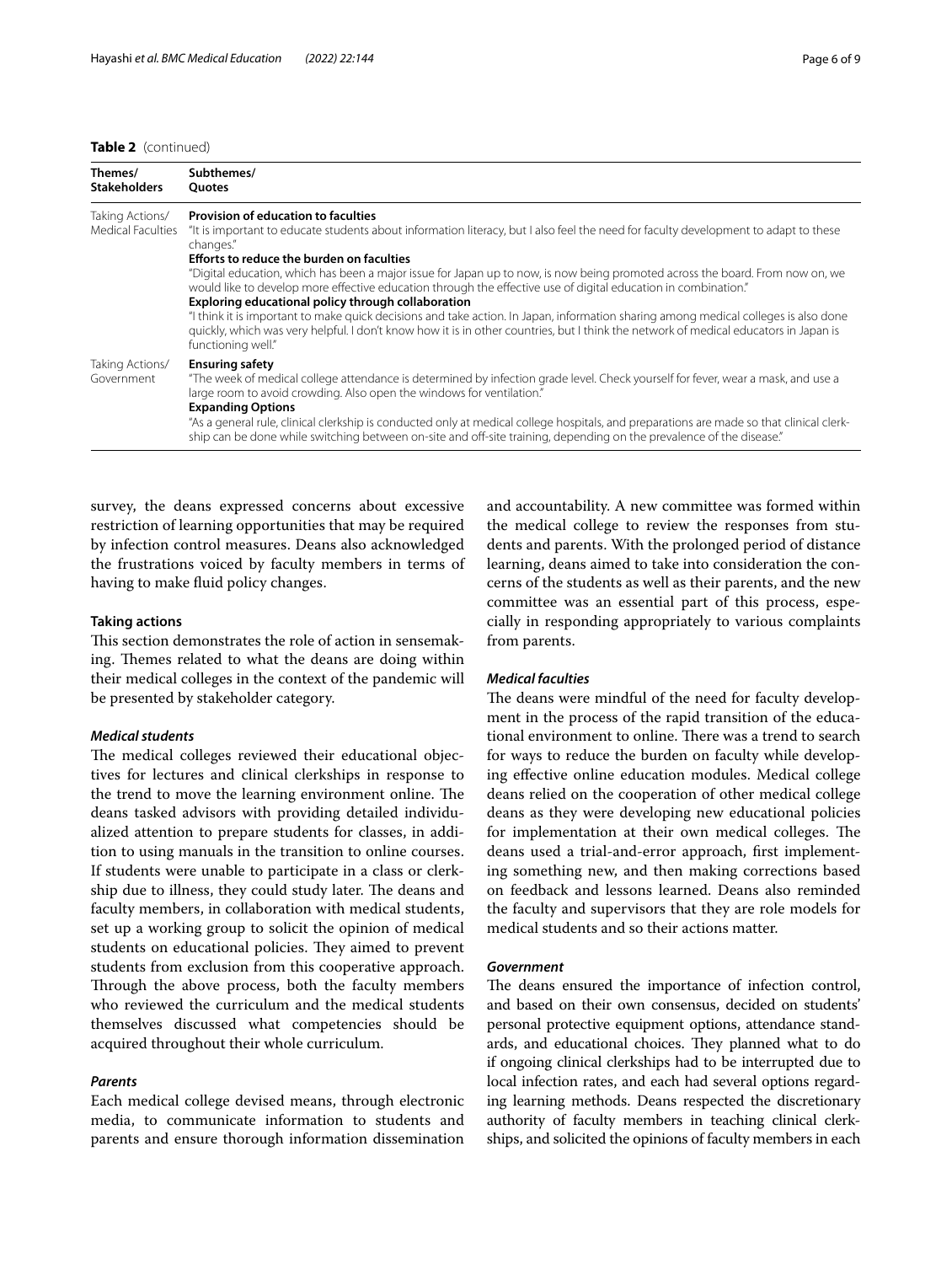department to determine responses to the general government policies.

# **Discussion**

Based on thematic analysis, and using a lens of sensemaking theory, we revealed how Japanese medical college deans perceived cues from various stakeholders and then took action to meet institutional and social challenges at the beginning of the COVID-19 pandemic. In the absence of clear governmental guidelines for medical colleges, this study illuminates how college policies were enacted, taking into account specifc local situations at an institution, as well as those encountered at other medical colleges. Although sensemaking theory cannot elucidate how diverse stakeholders make sense and react to a crisis simultaneously [[14\]](#page-7-13), this theory is appropriate for this study in helping to clarify how deans understand and react to the situation during the pandemic. The process of the deans learning from each other and seeking collaboration with diverse stakeholders is an authentic example of effective leadership during a crisis and offers an important lesson for global medical educators because it is clear evidence of leadership principles in action [[36\]](#page-8-18).

Most of the results of this study provide additional support for the fndings of extant medical education literature on adaptation during the COVID-19 pandemic, which highlight medical students' adaptation to teaching, learning, and support aspects, and the need for stakeholder-specifc responses [[29,](#page-8-12) [37,](#page-8-19) [38](#page-8-20)]. Furthermore, this study addressed the following gaps in literature: 1. Previous studies have pointed out that integrated data, rather than data from a single institution, is needed to examine the adaptation process [[39\]](#page-8-21); 2. Previous studies called for analysis of organizational programs and levels in a variety of ways [\[29](#page-8-12)]; 3. Previous studies have not acknowledged the importance of the responses of parents and the fact that Japanese deans can infuence the sensemaking process in a variety of ways. Although it has been shown that the adaptation of medical students to the COVID-19 pandemic must be carefully considered because of their vulnerable position in their respective institutions  $[40, 41]$  $[40, 41]$  $[40, 41]$  $[40, 41]$  $[40, 41]$ , the results of this study indicate that their parents can infuence the decisions of Japanese deans. The authors also believe that the results may inform medical educators in other countries when exploring the impact on the student–teacher relationship. Although it was difficult to make inter-regional comparisons within Japan based on the themes extracted in this study, a comparison with a similar study in Italy revealed the infuence of strong government guidance on the decision-making process in Japan [\[29](#page-8-12)]. In other words, in Italy, strong government guidance led to collaboration among those in charge, while in Japan, similar collaboration was apparent despite the absence of any guideline from the government. Although the importance of collaboration has been suggested in previous studies [\[1](#page-7-0), [29](#page-8-12)], the authors believe that exploring the factors involved in inter-regional collaboration, based on this study, may be a future research topic.

Sensemaking theory is generally regarded as a social theory because even individuals making sense on their own are embedded in a social context  $[13, 14]$  $[13, 14]$  $[13, 14]$ . The interpretation of Japanese medical deans to cues during the pandemic may be due, in part, to Japanese cultural characteristics, including "power distance" and uncertainty avoidance. Hofstede defnes "power distance" as "the extent to which the less powerful members of institutions and organizations within a country expect and accept that power is distributed unequally" [[19\]](#page-8-4). Hofstede notes that, in societies with large power disparities, it is common for policy decisions to be centralized and that there is a tendency for the relationships between subordinates and supervisors to be emotional rather than practical [[20\]](#page-8-24). Even though the pandemic required quick decisions, approaches to these situations were consistent with what the Japanese deans perceived as cues from various stakeholders, along with in-depth introspection (*hansei*) [\[42\]](#page-8-25).

Hofstede also observes that Japanese culture tends to be more collectivist than individualist, and that collectivism tends to be exclusionary and considers social networks as its main source of information. Furthermore, there is a basic aim to achieve social harmony and consensus rather than selffulfllment. Collectivism tends to prioritize the interests of the group over those of the individual[\[21](#page-8-5)]. Japanese cultural characteristics also are found in the domain of taking action, which is similar to another study that showed that cultural characteristics infuenced decisions and actions of Taiwanese medical students when faced with professionalism dilemmas [[43\]](#page-8-26). In our survey results, the deans reported that many faculty members were too busy to refect on online education, and so deans promoted collaboration with other medical colleges to overcome resistance to the rapid transition to online education. As illustrated by the experiences of Japanese deans, decision making that is aligned with cultural contexts is important for determining efective action.

Although this study has shown that Japanese deans have learned many lessons from other deans, sought cooperation and input from diverse stakeholders, and taken various actions based on others' perspectives by aligning their intentions with cultural values, there are some limitations to be considered. First, while sensemaking theory provides a useful lens to understand the responses of Japanese medical education leaders, the process of discerning interpretations is beyond the scope of this study. Further research, using in-depth interview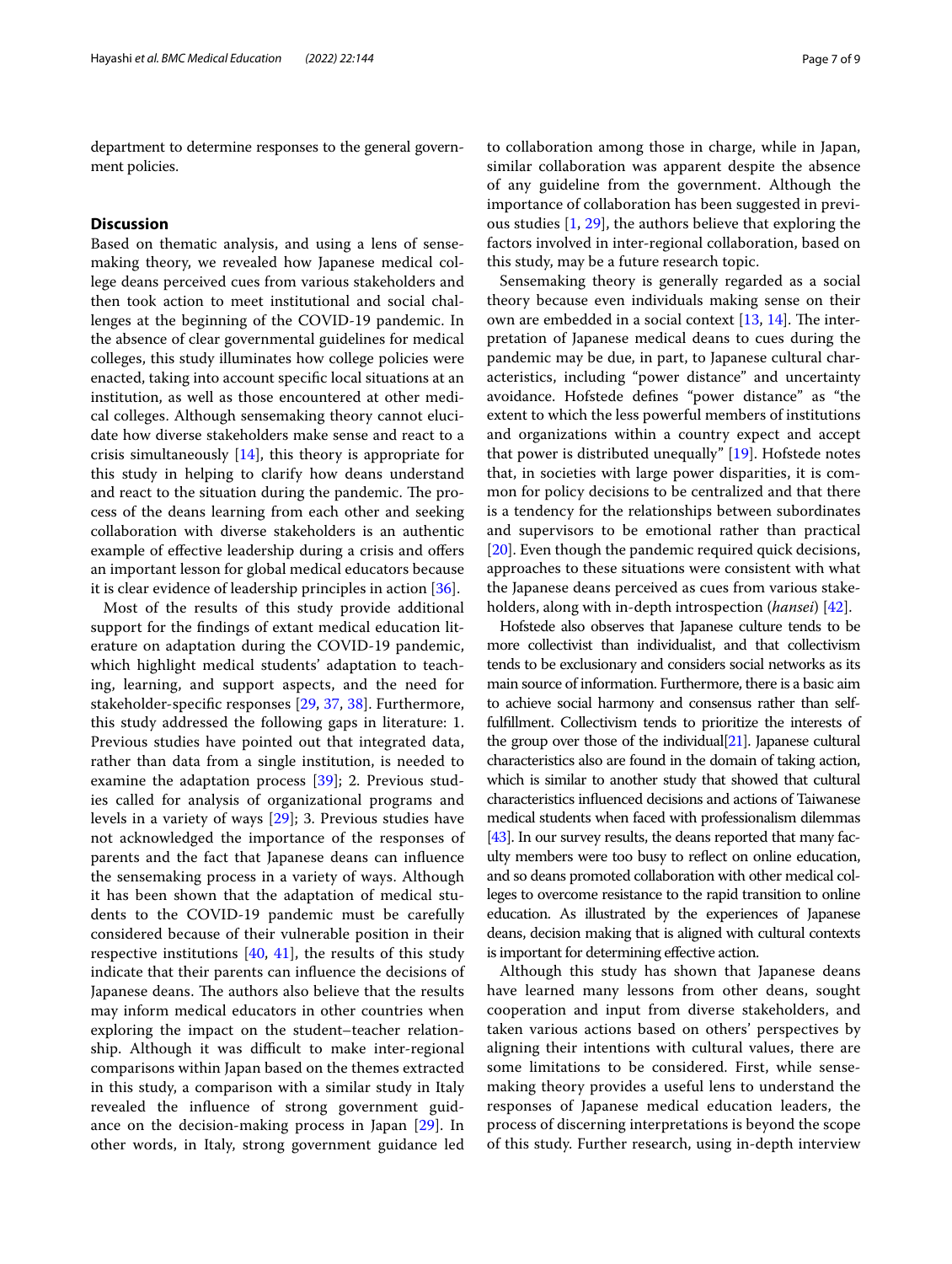methods, might illuminate the process of interpretation of the decision makers. Second, we identifed stakeholders involved in the Japanese medical colleges' adaptations to COVID-19; the organizations where the study participants work are complex and dynamic social environments [\[44](#page-8-27)]. Furthermore, this study did not fully capture the details of the concerns of the deans regarding the professional development of medical students and the individual responses to those concerns. Further investigation of the complex interactions among the stakeholders would require in-depth interviews with medical faculties and medical students as well as the deans of the medical colleges. Another limitation is that it lacks a long-term perspective. Continuous research regarding the challenges and adaptations in medical education would be required as the status of COVID-19 pandemic is rapidly changing. Finally, the response rate of this online survey was 58.5%, and the fact that the percentage of national medical colleges participating in this study was smaller than that of public and private medical colleges should be considered a limitation of this study.

#### **Conclusions**

This study explores how the deans of medical colleges in Japan addressed the challenges caused by the COVID-19 pandemic, including incorporation of stakeholder concerns. Deans faced the task of managing challenges in the absence of clear national guidelines for medical colleges, and thus relied on learning from other deans and seeking collaboration and input from diverse stakeholders, while aligning decisions with cultural values. These findings ofer important lessons for global medical educators to consider learner-centered approaches and perspectives of various stakeholders in local contexts when planning for future strategies to cope with pandemics and other crises.

#### **Supplementary Information**

The online version contains supplementary material available at [https://doi.](https://doi.org/10.1186/s12909-022-03193-1) [org/10.1186/s12909-022-03193-1](https://doi.org/10.1186/s12909-022-03193-1).

<span id="page-7-14"></span>**Additional fle 1: Supplemental Digital Appendix 1.** Survey Questions.

# **Acknowledgements**

Not Applicable.

#### **Authors' contributions**

MH was the principal investigator for this study, conducted an online survey, and drafted the manuscript. TS and MJH contributed to the design of this study and analyzed the results. SK made substantial contributions to the interpretation of the data and revised the manuscript critically. All authors have approved the fnal version of this paper.

#### **Funding**

This research received no specific grant from any funding agency in the public, commercial, or not-for-proft sectors.

#### **Availability of data and materials**

The datasets generated and/or analysed during the current study are not publicly available due to protect the originality of our work so that we can continue evaluating future examinees, but are available from the corresponding author on reasonable request.

#### **Declarations**

#### **Ethics approval and consent to participate**

This study was deemed exempt by the Institutional Review Board of Georgetown University.

#### **Consent for publication**

Not Applicable.

#### **Competing interests**

The authors declare that they have no competing interests.

#### **Author details**

<sup>1</sup> Center for Medical Education, Kansai Medical University, Osaka, Japan. <sup>2</sup> Medical Education Development Center, Gifu University, Gifu, Japan.<sup>3</sup> Association of Academic Health Centers, Washington DC, USA. <sup>4</sup> Center for Innovation and Leadership in Education, Georgetown University Medical Center, 20057 Washington DC, USA.

Received: 31 January 2021 Accepted: 21 February 2022 Published online: 04 March 2022

#### **References**

- <span id="page-7-0"></span>1. Cleland J, McKimm J, Fuller R, Taylor D, Janczukowicz J, Gibbs T. Adapting to the impact of COVID-19: Sharing stories, sharing practice. Med Teach. 2020;42:772–5.
- <span id="page-7-1"></span>2. Rose S. Medical student education in the time of COVID-19. JAMA. 2020;323:2131–232.
- <span id="page-7-2"></span>3. Gaber DA, Shehata MH, Amin HA. Online team-based learning sessions as interactive methodologies during the pandemic. Med Educ. 2020;54:666–7.
- <span id="page-7-3"></span>4. Hannon P, Lappe K, Griffin C, Roussel D, Colbert GJ, An objective structured clinical examination: From examination room to Zoom breakout room. Med Educ. 2020;54:861.
- <span id="page-7-4"></span>5. Compton S, Sarraf YS, Rustandy F, Krishna LKR. Medical students' prefer‑ ence for returning to the clinical setting during the COVID-19 pandemic. Med Educ. 2020;54:943–50.
- <span id="page-7-5"></span>6. Tolsgaard MG, Cleland J, Wilkinson T, Ellaway RH. How we make choices and sacrifces in medical education during the COVID-19 pandemic. Med Teach. 2020;42:741–3.
- <span id="page-7-6"></span>7. Academic Medicine. COVID-19 and medical education. [https://journals.](https://journals.lww.com/academicmedicine/pages/collectiondetails.aspx?TopicalCollectionId=68) [lww.com/academicmedicine/pages/collectiondetails.aspx?TopicalCol](https://journals.lww.com/academicmedicine/pages/collectiondetails.aspx?TopicalCollectionId=68) [lectionId](https://journals.lww.com/academicmedicine/pages/collectiondetails.aspx?TopicalCollectionId=68)=68. Academic Medicine. Accessed 31 Jan 2021.
- <span id="page-7-7"></span>8. Medical Education. Medical education adaptations. [https://doi.org/10.](https://doi.org/10.1002/(ISSN)1365-2923.med.adaptations.vi) [1002/\(ISSN\)1365-2923.med.adaptations.vi.](https://doi.org/10.1002/(ISSN)1365-2923.med.adaptations.vi) Medical Education. Published May 7, 2020. Accessed 31 Jan 2021.
- <span id="page-7-8"></span>9. Association of American Medical Colleges. Coronavirus (COVID-19) resource hub. [https://www.aamc.org/coronavirus-covid-19-resource-hub.](https://www.aamc.org/coronavirus-covid-19-resource-hub) Accessed 31 Jan 2021.
- <span id="page-7-9"></span>10. An International Association for Medical Education. Covid-19. [https://](https://amee.org/covid-19) [amee.org/covid-19.](https://amee.org/covid-19) Accessed 31 Jan 2021.
- <span id="page-7-10"></span>11. Ashokka B, Ong SY, Tay KH, Loh NHW, Gee CF, Samarasekera DD. Coordinated responses of academic medical centres to pandemics: Sustaining medical education during COVID-19. Med Teach. 2020;42:762–71.
- <span id="page-7-11"></span>12. Gordon M, Patricio M, Horne L, et al. Developments in medical education in response to the COVID-19 pandemic: A rapid BEME systematic review: BEME Guide No. 63. Med Teach. 2020;42:1202–15.
- <span id="page-7-12"></span>13. Weick KE. Sensemaking in Organizations. Thousand Oaks: SAGE Publications; 1995.
- <span id="page-7-13"></span>14. Christianson MK, Barton MA. Sensemaking in the Time of COVID-19. J Manage Stud. 2021;58:572–6.